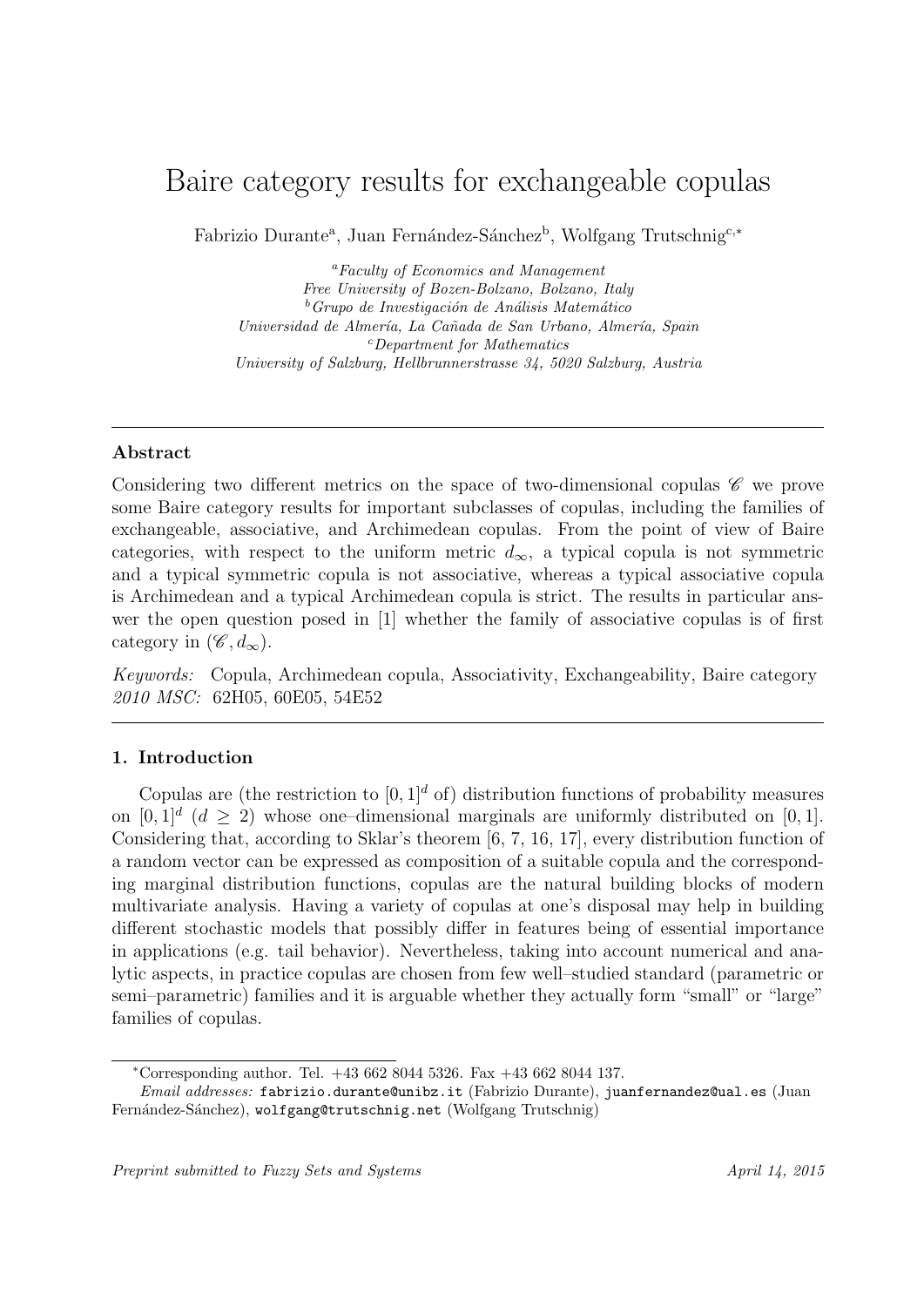In order characterize the relative size of subclasses of copulas, we will use a topological approach (as also suggested in  $(15)$ ) and work with Baire categories (see, e.g.  $(14)$ ). Doing so we consider the topologies induced by two different metrics on the space  $\mathscr C$  of twodimensional copulas: the standard uniform metric  $d_{\infty}$  as well as the stronger metric  $D_1$ introduced and studied in [9, 18]. In both cases the resulting metric spaces are complete (in case of  $d_{\infty}$  even compact). A subset *N* of a metric space  $(\Omega, d)$  is called *nowhere dense* if it is not dense in any non-degenerate open ball  $B(x, r)$  of radius  $r > 0$  (equivalently, if its closure has empty interior). A set  $A \subseteq \Omega$  is called *meager* or of *first category* in  $(\Omega, d)$ if it can be expressed as (or covered by) a countable union of nowhere dense sets. *A* is called of *second category* if it is not meager. Finally, *A* is called *co-meager* (or residual) if  $A<sup>c</sup> = \Omega \setminus A$  is meager. Following [3], in complete metric spaces, first category sets are the "small" sets, co-meager sets are the "large" sets and second-category sets are merely "not small". Loosely speaking (and following conventions in the literature), we will therefore refer to the elements of a co-meager set as (topologically) *typical* and to the elements of a meager set as (topologically) *atypical* in Ω.

In the sequel  $\mathcal{C}_e$  will denote the family of all exchangeable (i.e. symmetric) copulas,  $\mathcal{C}_a$ the family of all associative copulas,  $\mathcal{C}_{ar}$  the family of all Archimedean copulas, and  $\mathcal{C}_{ar}^s$ the family of all strict Archimedean copulas, i.e. Archimedean copulas whose generator *φ* fulfills  $\varphi(0) = \infty$  (see [13]). It is well known that we have  $\mathscr{C}_{ar} \subset \mathscr{C}_a \subset \mathscr{C}_e$  and that  $\mathscr{C}_a$ and  $\mathscr{C}_e$  are closed in  $(\mathscr{C}, d_{\infty})$  (see, for instance, [10]). Since convergence w.r.t. *D*<sub>1</sub> implies convergence w.r.t.  $d_{\infty}$  (see again [18]) the families  $\mathscr{C}_a$  and  $\mathscr{C}_e$  are also closed in  $(\mathscr{C}, D_1)$ .

We will prove the following results:

- The family of exchangeable copulas  $\mathcal{C}_e$  is nowhere dense (hence of first category) in  $(\mathscr{C}, d_{\infty})$  as well as in  $(\mathscr{C}, D_1)$ .
- The family  $\mathscr{C}_a$  of associative copulas is nowhere dense in  $(\mathscr{C}_e, d_\infty)$  as well as in  $(\mathscr{C}_e, D_1).$
- The family  $\mathscr{C}_{ar}$  of Archimedean copulas is co-meager (hence of second category) in  $(\mathscr{C}_a, d_\infty).$
- The family  $\mathcal{C}_{ar}^s$  of all strict Archimedean copulas is co-meager in  $(\mathcal{C}_{ar}, d_{\infty})$ .

As a byproduct, we give an affirmative answer to the open problem posed in [1, Problem 10] (also see [2]) asking whether the family of associative copulas is of first category in  $(\mathscr{C}, d_{\infty})$ .

**Remark 1.1.** The results presented in this paper are not intended to suggest any families of copulas to be used in practice but merely to give a purely topological characterization of some well-known classes. In fact, as pointed out before, (in complete metric spaces) Baire categories establish a rough classification of subsets as "small", "large", or "not small" but do not allow for a more accurate quantification of size, implying that Baire categories are not useful for deciding which parametric classes of copulas should (or should not) be used in practice.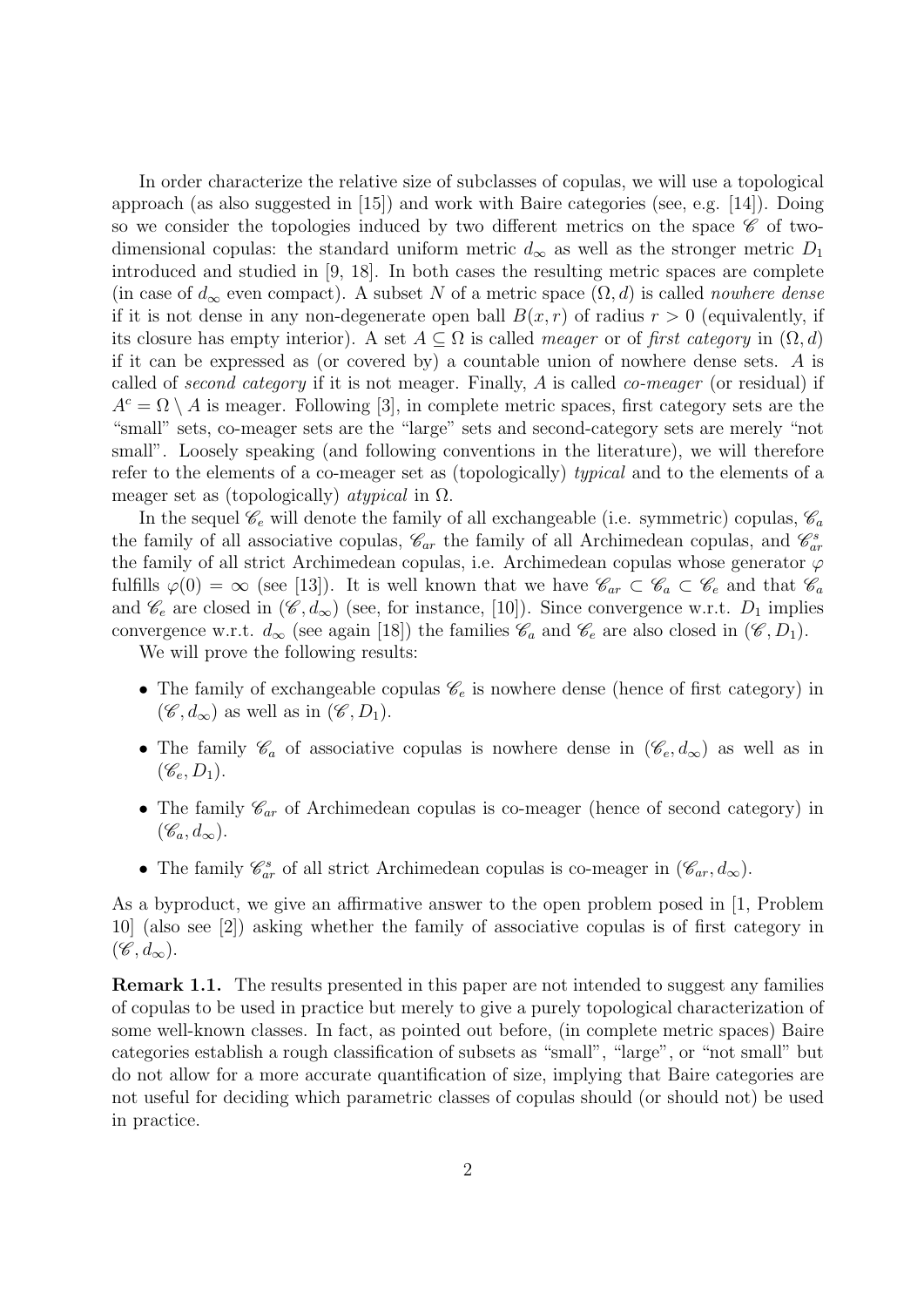#### **2. The results**

For basic definitions and properties of copulas we refer to  $[8, 13]$ , for the metric  $D_1$  to [18], and directly start with the following result.

**Theorem 2.1.**  $\mathscr{C}_e$  *is nowhere dense in*  $(\mathscr{C}, d_\infty)$  *and in*  $(\mathscr{C}, D_1)$ *.* 

*Proof.* For every  $A \in \mathscr{C}$  there exists a sequence  $(A_n)_{n \in \mathbb{N}}$  of non–exchangeable copulas that converges to *A* w.r.t.  $D_1$  (hence w.r.t.  $d_{\infty}$ ). In fact, if *A* itself is not exchangeable we may choose  $A_n = A$  and if *A* is exchangeable we may consider  $A_n := (1 - 1/n)A + (1/n)E$ with  $E \in \mathscr{C}$  being an arbitrary asymmetric copula. As immediate consequence  $\mathscr{C}_e$  cannot contain any nonempty open subset of  $(\mathscr{C}, D_1)$  or of  $(\mathscr{C}, d_\infty)$ .  $\Box$ 

Having Theorem 2.1 we immediately get that each subclass of  $\mathcal{C}_e$  (including the family of all Gaussian copulas, Gumbel copulas, Clayton copulas, symmetric Bernstein copulas, symmetric checkerboard copulas, and many more) is nowhere dense in  $(\mathscr{C}, d_{\infty})$  and in  $(\mathscr{C}, D_1)$  too. Additionally, considering that, according to [5, 19], all idempotent copulas (idempotent with respect to the star product introduced in [4]) are symmetric, and, letting  $\mathscr{C}_i$  the family of all idempotent copulas, we also get that  $\mathscr{C}_i$  is nowhere dense in  $(\mathscr{C}, d_{\infty})$ and in  $(\mathscr{C}, D_1)$ . The subsequent corollary serves to gather some important consequences in particular it gives a positive answer to Problem 10 in [1] asking whether the family of associative copulas is of first category in  $(\mathscr{C}, d_{\infty})$ .

**Corollary 2.2.**  $\mathscr{C}_{ar}$ ,  $\mathscr{C}_{a}$  and  $\mathscr{C}_{i}$  are nowhere dense in  $(\mathscr{C}, d_{\infty})$  and in  $(\mathscr{C}, D_{1})$ *. In particular, all three families are of first category in*  $(\mathscr{C}, d_{\infty})$  *as well as in*  $(\mathscr{C}, D_1)$ *.* 

Next we look at the family of associative copulas as subset of the family exchangeable copulas and prove the following result.

**Theorem 2.3.**  $\mathscr{C}_a$  *is nowhere dense in*  $(\mathscr{C}_e, d_\infty)$  *and in*  $(\mathscr{C}_e, D_1)$ *.* 

*Proof.* For every  $A \in \mathscr{C}_e$  there exists a sequence  $(A_n)_{n \in \mathbb{N}}$  of non–associative copulas that uniformly converges to *A*. In fact, if *A* itself is not associative we may choose  $A_n = A$ , and if *A* is associative we may consider  $A_n$  being the ordinal sum of  $(E, A)$  with respect to the partition  $([0, 1/(n+1)], [1/(n+1), 1])$ , where  $E \in \mathscr{C}_e$  is a non–associative copula. Note that, by the representation theorem of associative copulas in [12],  $A_n$  is not associative. As immediate consequence  $\mathscr{C}_a$  cannot contain any nonempty open subset of  $(\mathscr{C}_e, d_\infty)$ , which completes the proof for the metric  $d_{\infty}$ .

The fact that  $\mathscr{C}_a$  is nowhere dense in  $(\mathscr{C}_e, D_1)$  follows from the first part of the proof since the ordinal sum  $A_n$  even converges to  $A$  w.r.t. the metric  $D_1$ , which can be shown as follows. As *first step* suppose that *A* is absolutely continuous with density  $k_A$ , that *k<sub>A</sub>* is continuous on  $[0,1]^2$  and that we have  $\int_{[0,1]} k_A(x,s)d\lambda(s) = 1$  for every  $x \in [0,1]$ . Using Lebesgue's theorem on dominated convergence it follows that the Markov kernel  $K_A(x, [0, y]) = \int_{[0, y]} k_A(x, s) d\lambda(s)$  of *A* fulfills that  $(x, y) \mapsto K_A(x, [0, y])$  is continuous on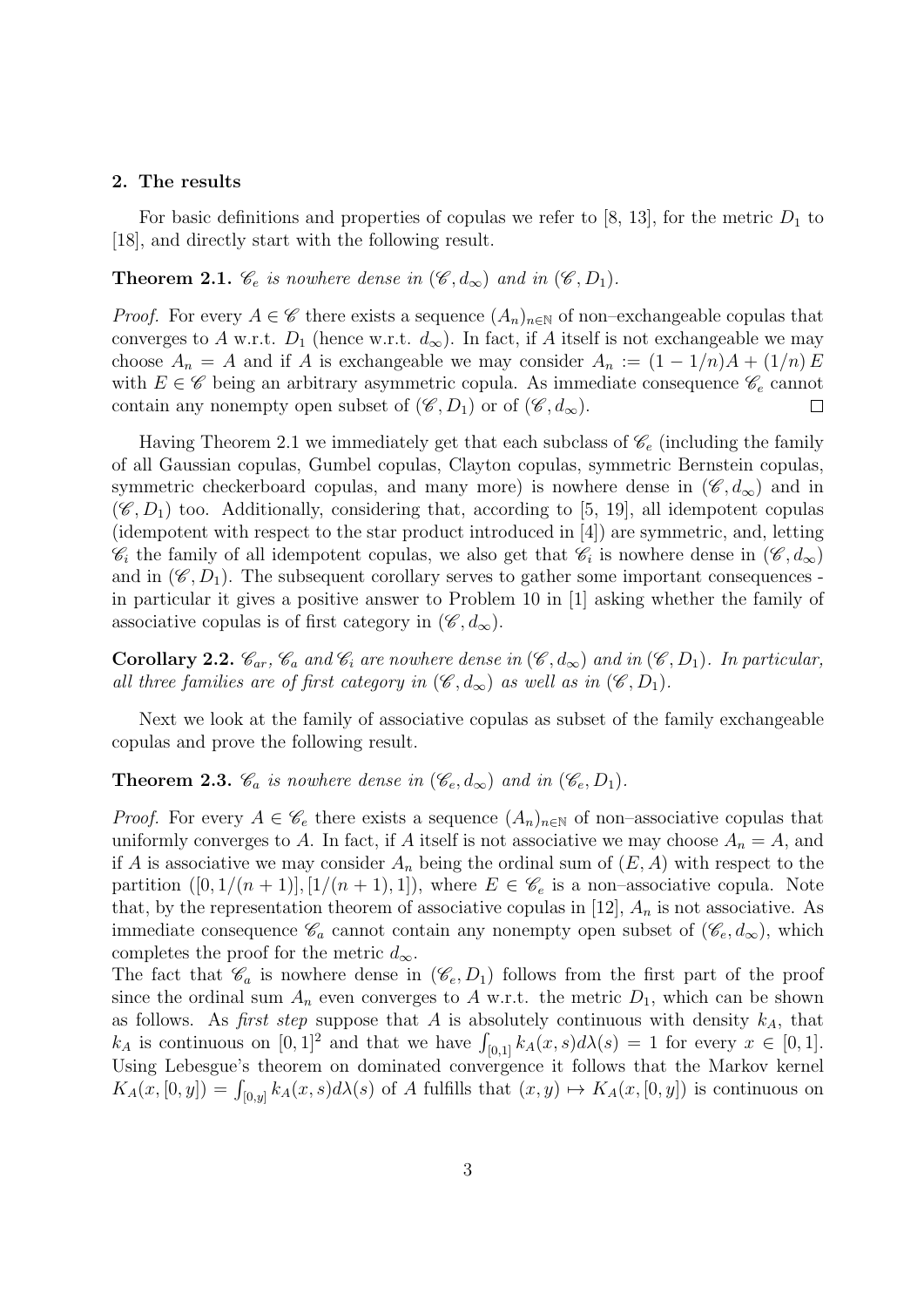$[0,1]^2$ . For the Markov kernel  $K_{A_n}$  of the ordinal sum  $A_n$  of  $(E, A)$  with respect to the partition  $([0, 1/(n+1)], [1/(n+1), 1])$  and  $x, y \in (\frac{1}{n+1}, 1]$  we obviously have

$$
K_{A_n}(x,[0,y]) = K_A(\psi_n^{-1}(x),[0,\psi_n^{-1}(y)]),
$$

where the mapping  $\psi_n : [0, 1] \to [\frac{1}{n+1}, 1]$  is given by  $\psi_n(x) = \frac{1}{n+1} + x \frac{n}{n+1}$  and  $\psi_n^{-1}$  denotes its inverse. Using the notation from [18], for  $\frac{1}{n+1} < y$  we get

$$
\Phi_{A_n,A}(y) = \int_{[0,1]} |K_{A_n}(x,[0,y]) - K_A(x,[0,y])| d\lambda(x)
$$
  
\n
$$
\leq \frac{1}{n+1} + \int_{(\frac{1}{N+1},1]} |K_A(\psi_n^{-1}(x),[0,\psi_n^{-1}(y)]) - K_A(x,[0,y])| d\lambda(x).
$$

Having that, again using Lebesgue's theorem on dominated convergence,  $\lim_{n\to\infty} \Phi_{A_n,A}(y)$ 0 for every  $y \in (0, 1]$  follows, which implies  $\lim_{n\to\infty} D_1(A_n, A) = 0$  (see [18]).

As *second step* we prove the assertion for arbitrary associative *A* by considering Bernstein approximations of *A*. For every copula *A* and every  $m \in \mathbb{N}$  the Bernstein approximation  $\mathfrak{B}_m(A)$  of *A* with bandwidth (or degree)  $m \in \mathbb{N}$  is defined by (see [11])

$$
\mathfrak{B}_{m}(A)(x,y) = \sum_{i,j=0}^{m} A\left(\frac{i}{m}, \frac{j}{m}\right) b_{i,m}(x) b_{j,m}(y) \tag{1}
$$

 $\Box$ 

where for  $j \in \{0, 1, \ldots, m\}$  and  $x \in [0, 1]$  the Bernstein polynomial  $b_{j,m} : [0, 1] \rightarrow [0, 1]$ is defined by  $b_{j,m}(x) = {m \choose j} x^j (1-x)^{m-j}$ . Combining the results from [11] and [18] we have  $\lim_{m\to\infty} D_1(\mathfrak{B}_m(A), A) = 0$ . Now, the Bernstein approximation  $\mathfrak{B}_m(A)$  is, firstly, absolutely continuous with continuous density  $k_{\mathfrak{B}_m(A)}$  on [0, 1]<sup>2</sup> and, secondly, symmetric provided that *A* is symmetric. Thus it follows that every associative copula *A* can be approximated arbitrary well with respect to the metric  $D_1$  by copulas fulfilling the regularity condition used in the first step. Letting  $B_n^m$  denote the ordinal sum of  $(E, \mathfrak{B}_m(A))$ w.r.t. the same partition  $([0, 1/(n+1)], [1/(n+1), 1])$ , using the triangle inequality and the contractivity results in [18, Section 6] we finally get

$$
D_1(A_n, A) \le D_1(A_n, B_n^m) + D_1(B_n^m, \mathfrak{B}_m(A)) + D_1(\mathfrak{B}_m(A), A)
$$
  
\n
$$
\le D_1(B_n^m, \mathfrak{B}_m(A)) + 2D_1(\mathfrak{B}_m(A), A),
$$

from which the desired  $\lim_{n\to\infty} D_1(A_n, A) = 0$  follows immediately.

Interestingly, the situation changes when we consider the class of Archimedean copulas as subset of  $\mathscr{C}_a$ .

**Theorem 2.4.**  $\mathscr{C}_{ar}$  *is co–meager (hence of second category) in*  $(\mathscr{C}_a, d_\infty)$ *.* 

*Proof.* We show that the set  $\mathscr{C}_a \setminus \mathscr{C}_{ar}$  is of first category in  $(\mathscr{C}_a, d_\infty)$ . For every  $n \in \mathbb{N}$ ,  $n \geq 2$ , let  $\mathscr{A}_n$  be the subset of  $\mathscr{C}_a$  given by

$$
\mathscr{A}_n = \{ C \in \mathscr{C}_a : C(x, x) = x \text{ for some } x \in [1/n, 1 - 1/n] \}.
$$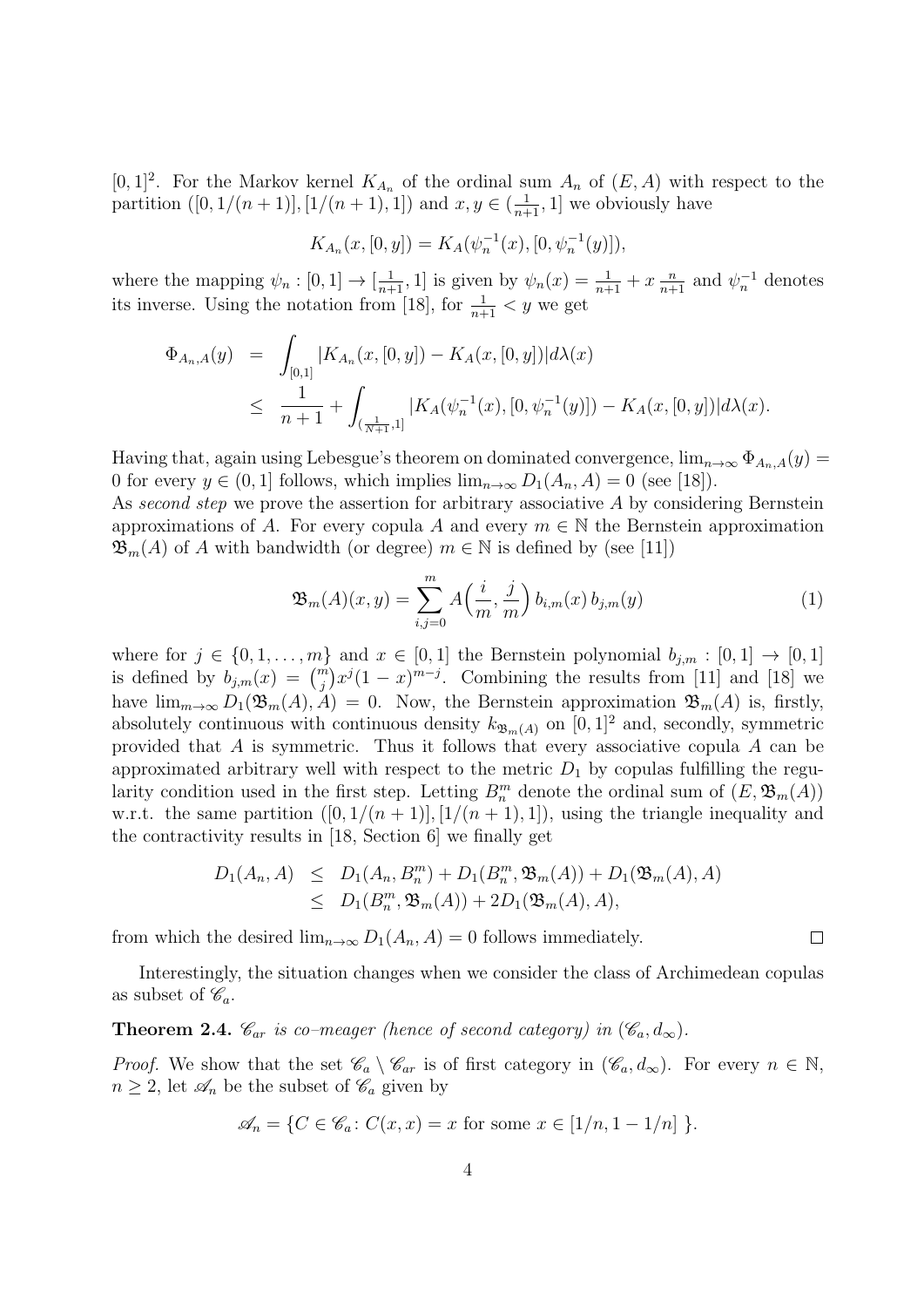Every  $\mathscr{A}_n$  is closed in  $\mathscr{C}_a$ . In fact, if  $(C_i)_{i\in\mathbb{N}}$  is a sequence of copulas in  $\mathscr{A}_n$  converging to a copula *C* with respect to  $d_{\infty}$ , then we have  $C \in \mathscr{C}_a$  and there exists a sequence  $(x_j)_j$  in  $[1/n, 1 - 1/n]$  with  $C_j(x_j, x_j) = x_j$ . By compactness we can find a subsequence  $(x_{j_l})_{l \in \mathbb{N}}$ that converges to some  $x \in [1/n, 1 - 1/n]$  as  $l \to \infty$ . Thus, using the triangle inequality we get  $C(x, x) = x \in [1/n, 1 - 1/n].$ 

Since  $\mathcal{C}_{ar}$  is dense in  $\mathcal{C}_a$  (see [10]) it follows in the same way as in the previous proofs that  $\mathscr{A}_n$  cannot contain any non-degenerate open ball in  $(\mathscr{C}_a, d_\infty)$ , implying that  $\mathscr{A}_n$  is nowhere dense in  $(\mathscr{C}_a, d_\infty)$ . The result now follows from the fact that  $\bigcup_{n>2}\mathscr{A}_n = \mathscr{C}_a \setminus \mathscr{C}_{ar}$ . dense in  $(\mathscr{C}_a, d_\infty)$ . The result now follows from the fact that  $\bigcup_{n\geq 2}\mathscr{A}_n = \mathscr{C}_a \setminus \mathscr{C}_{ar}$ .

**Theorem 2.5.**  $\mathcal{C}^s_{ar}$  is co–meager in  $(\mathcal{C}_{ar}, d_{\infty})$ .

*Proof.* In order to achieve a one-to-one correspondence between Archimedean copulas and their generators we will only consider *normalized generators*, i.e. generators  $\varphi : [0,1] \rightarrow$  $[0, \infty]$  fulfilling  $\varphi(1/2) = 1$ . It suffices to prove that the family  $\mathscr{C}_{ar}^n$  of all non-strict Archimedean copulas is of first category in  $(\mathscr{C}_{ar}, d_{\infty})$ , which can be done in the following two steps.

(i) We show that for every Archimedean copula  $A_{\varphi}$  whose generator  $\varphi$  fulfills  $\varphi(0) = b \in$ [2, ∞) the following inequality holds for every  $x \in [0, \frac{1}{2}]$  $\frac{1}{2}$ :

$$
A_{\varphi}(x,x) \le \max\left\{x\left(1 - \frac{2 - 2x}{b + 2x - 2}\right), 0\right\} \tag{2}
$$

Let  $x \in [0, \frac{1}{2}]$  $\frac{1}{2}$  be arbitrary but fixed. Note that convexity of  $\varphi$  and the normalization  $\varphi(1/2) = 1$  imply  $2 - 2x \leq \varphi(x)$ . In fact, in case  $\varphi(x_0) < 2 - 2x_0$  holds for some  $x_0 \in [0, \frac{1}{2}]$  $(\frac{1}{2})$ , setting  $t := \frac{1}{2 - 2x_0}$  we get

$$
\varphi\big(tx_0 + (1-t)1\big) = \varphi\big(\tfrac{1}{2}\big) = 1 = \tfrac{2-2x_0}{2-2x_0} > \tfrac{\varphi(x_0)}{2-2x_0} = t\varphi(x_0) + (1-t)\varphi(1),
$$

which contradicts convexity. Furthermore, in case of  $\varphi(x) \geq \frac{b}{2}$  we obviously have  $A_{\varphi}(x, x) =$  $\varphi^{[-1]}(2\varphi(x)) = 0$ . Suppose now that  $\varphi(x) \leq \frac{b}{2}$  $\frac{b}{2}$  and that  $y \in [0, x]$ . Convexity of  $\varphi$  implies  $\varphi(y) \leq \frac{y}{x}$  $\frac{y}{x}\varphi(x) + (1 - \frac{y}{x})$  $\frac{y}{x}$ )*b*, implying that for every  $z \in [\varphi(x), \frac{b}{2}]$  $\frac{b}{2}$ ] we have  $\varphi^{[-1]}(z) \leq x \frac{z-b}{\varphi(x)}$  $\frac{z-b}{\varphi(x)-b}$ . As direct consequence, if  $y \in [0, x]$  fulfills  $\varphi(y) \geq \frac{b}{2}$  $\frac{b}{2}$  then we get  $A_{\varphi}(y, y) = 0$  and if  $\varphi(y) \leq \frac{b}{2}$  $rac{b}{2}$  then

$$
A_{\varphi}(y, y) \le \varphi^{[-1]}(2\varphi(y)) \le x \frac{b - 2\varphi(y)}{b - \varphi(x)}
$$
(3)

follows. Since  $y \in [0, x]$  was arbitrary inequality (3) also holds for *y* replaced by *x*, i.e. we get

$$
A_{\varphi}(x,x) \leq \varphi^{[-1]}(2\varphi(x)) \leq x \frac{b - 2\varphi(x)}{b - \varphi(x)}.
$$

Considering that the function  $t \mapsto \frac{b-2t}{b-t}$  is decreasing in *t* together with  $\varphi(x) \geq 2-2x$ finally yields the desired inequality (2).

(ii) We can now prove the fact that  $\mathcal{C}_{ar}^n$  is of first category in  $(\mathcal{C}_{ar}, d_{\infty})$ . For every  $b \geq 4$ define the family  $\mathscr{A}_b \subset \mathscr{C}_{ar}^n$  by

$$
\mathscr{A}_b = \big\{ A \in \mathscr{C}_{ar} : \varphi(0) \le b \big\}.
$$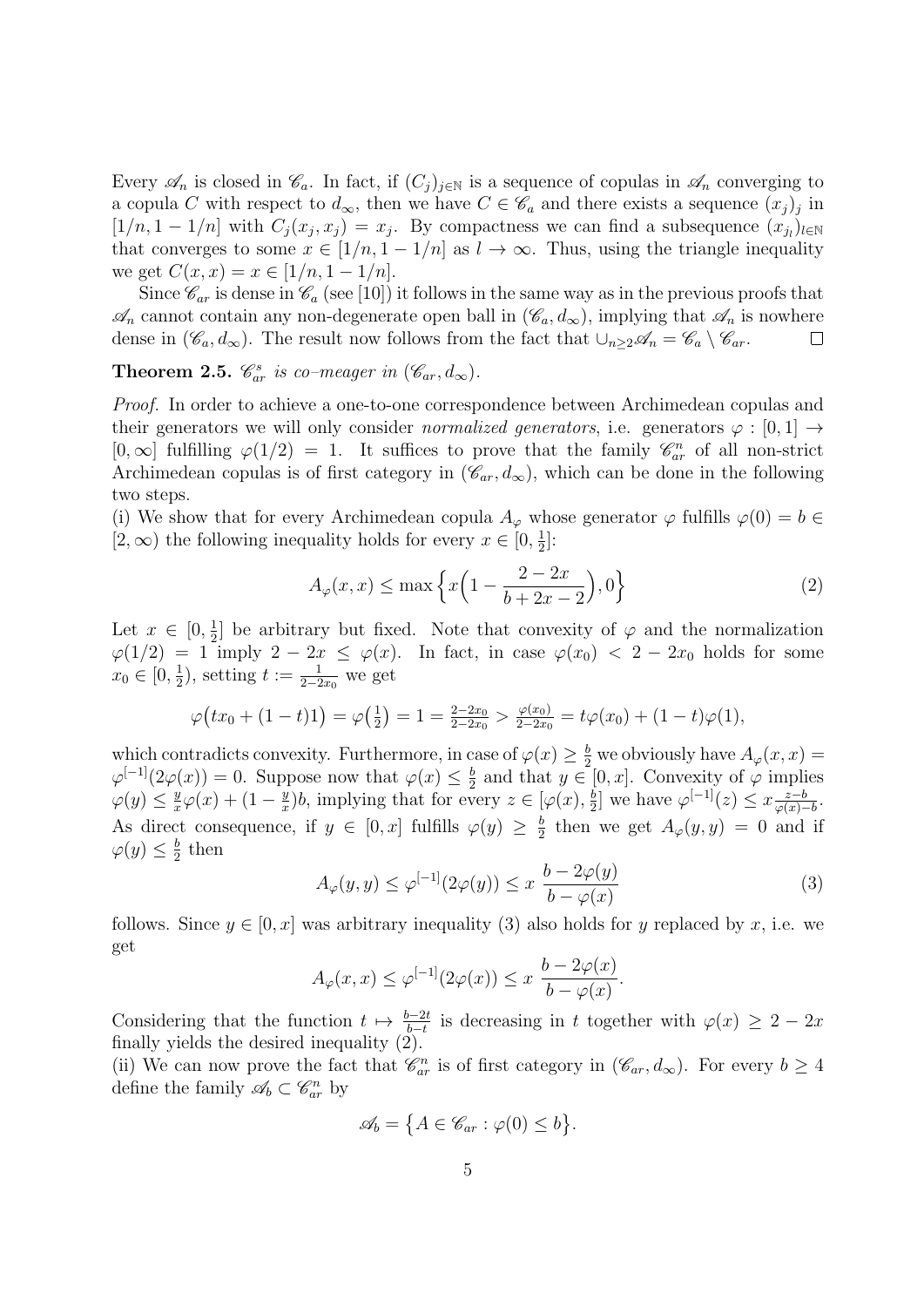Since we obviously have  $\mathscr{C}_{ar}^n = \bigcup_{b=4}^{\infty} \mathscr{A}_b$  it suffices to proof that each  $\mathscr{A}_b$  is nowhere dense in  $(\mathscr{C}_{ar}, d_{\infty})$ . Assume, on the contrary, that  $\mathscr{A}_{b}$  contains a non-empty open subset of  $\mathscr{C}_{ar}$ . Then we can find  $A_{\varphi} \in \mathscr{A}_b$  and  $r > 0$  such that the open ball  $B(A_{\varphi}, r)$  in  $\mathscr{C}_{ar}$  fulfills  $B(A_{\varphi}, r) \subseteq \overline{\mathscr{A}}_b$ . Since the right hand side of equation (2) is monotonically increasing as a function of *b* we must have  $A_{\varphi}(x, x) \leq x(1 - \frac{2-2x}{b+2x-1})$  $\frac{2-2x}{b+2x-2}$  for every  $x \in [0, \frac{1}{2}]$  $\frac{1}{2}$ . Using convexity of  $\varphi$  we can find another generator  $\varphi_r : [0,1] \to [0,\infty)$  that coincides with  $\varphi$  on  $[\frac{r}{2},1]$  and fulfills

$$
A_{\varphi_r}\left(\frac{r}{2},\frac{r}{2}\right) = \varphi_r^{-1}\left(2\varphi_r\left(\frac{r}{2}\right)\right) \ge \frac{r}{2}\left(1-\frac{1}{2b}\right) > \frac{r}{2}\left(1-\frac{2-r}{b+2-r}\right).
$$

On the other hand, it follows directly from the construction of  $\varphi_r$  that we must have  $d_{\infty}(A_{\varphi_r}, A_{\varphi}) \leq \frac{r}{2}$  $Z_{2}^{r}$ , which implies  $A_{\varphi_{r}} \in B(A_{\varphi}, r) \subseteq \mathscr{A}_{b}$ . Consequently, the assumption has to be wrong and we conclude that  $\mathscr{A}_b$  is nowhere dense in  $(\mathscr{C}_{ar}, d_\infty)$ .  $\Box$ 

Since  $(\mathscr{C}_{ar}, d_{\infty})$  is not complete, we cannot directly use Theorem 2.5 to deduce that  $\mathscr{C}^s_{ar}$  is of second category in  $(\mathscr{C}_{ar}, d_{\infty})$ . However, using the fact that  $(\mathscr{C}_a, d_{\infty})$  is a compact metric space of second category offers an alternative simple proof.

**Theorem 2.6.**  $\mathscr{C}^s_{ar}$  is of second category in  $(\mathscr{C}_{ar}, d_{\infty})$ .

*Proof.* Since every nowhere dense subset *T* of  $\mathcal{C}_{ar}$  is also nowhere dense in  $\mathcal{C}_a$  it follows that  $\mathscr{C}_{ar}^n$  is of first category in  $(\mathscr{C}_a, d_\infty)$ . If  $\mathscr{C}_{ar}^s$  were of first category in  $(\mathscr{C}_{ar}, d_\infty)$  then it would also be of first category in  $(\mathscr{C}_a, d_\infty)$ . As finite union  $\mathscr{C}_a = \mathscr{C}_a \setminus \mathscr{C}_{ar} \cup \mathscr{C}_{ar}^s \cup \mathscr{C}_{ar}^n$  of first category sets  $\mathscr{C}_a$  would be of first category too, which contradicts the compactness of  $(\mathscr{C}_a, d_\infty)$  and completes the proof.  $\Box$ 

In short, with respect to  $d_{\infty}$ , a typical copula is not symmetric and a typical symmetric copula is not associative but a typical associative copula is Archimedean and a typical Archimedean copula is strict.

**Remark 2.7.** *It remains an open question if Car is co–meager (hence of second category) in*  $(\mathscr{C}_a, D_1)$  *and if*  $\mathscr{C}^s_{ar}$  *is co–meager and/or of second category in*  $(\mathscr{C}_{ar}, D_1)$ .

### **Acknowledgements**

The first author acknowledges the support of the Free University of Bozen-Bolzano, School of Economics and Management, via the project MAGDA.

The first and second author have been supported by the Ministerio de Ciencia e Innovación (Spain) under research project MTM2011-22394.

## **References**

[1] C. Alsina, M. J. Frank, B. Schweizer, Problems on associative functions, *Aequationes Math.*, 66 (2003), 128–140.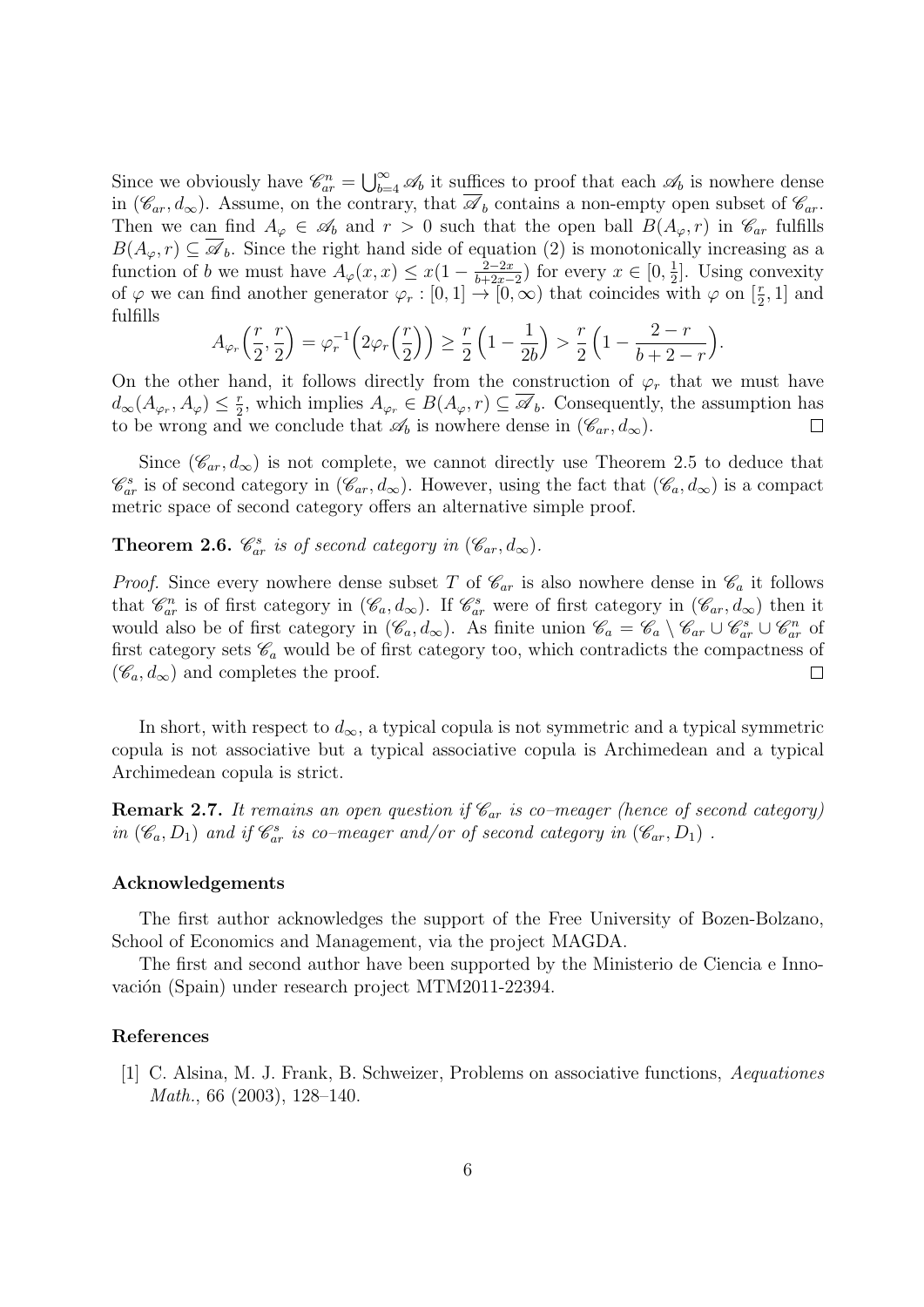- [2] C. Alsina, M. J. Frank, B. Schweizer, *Associative functions. Triangular norms and copulas*, World Scientific Publishing Co. Pte. Ltd., Hackensack, NJ, 2006.
- [3] A. M. Bruckner, J. B. Bruckner, B. S. Thomson, *Real Analysis*, Prentice-Hall, London, 1997.
- [4] W.F. Darsow, B. Nguyen, B.E.T Olsen, Copulas and Markov processes, *Illinois J. Math.* 36 (1992), 600–642.
- [5] W.F. Darsow, E.T Olsen, Characterization of idempotent 2-copulas, *Note Mat.* 30 (2010), 147–177.
- [6] F. Durante, J. Fernández-Sánchez, C. Sempi, Sklar's theorem obtained via regularization techniques, *Nonlinear Anal.*, 75 (2012) 769–774.
- [7] F. Durante, J. Fernández-Sánchez, C. Sempi, A topological proof of Sklar's theorem, *Appl. Math. Lett.*, 26 (2013), 945–948.
- [8] F. Durante, C. Sempi, *Principles of copula theory*, CRC/Chapman & Hall, London, 2015.
- [9] J. Fernández-Sánchez, W. Trutschnig, Conditioning-based metrics on the space of multivariate copulas and their interrelation with uniform and levelwise convergence and iterated function systems, to appear in *J. Theoret. Probab.* (2014), doi=10.1007/s10959-014-0541-4.
- [10] E. P. Klement, R. Mesiar, E. Pap, Uniform approximation of associative copulas by strict and non-strict copulas, *Illinois J. Math.*, 45 (2001), 1393–1400.
- [11] X. Li, P. Mikusinski, M.D. Taylor, Strong approximation of copulas. *J. Math. Anal. Appl.*, 255 (1998), 608-623.
- [12] C.H. Ling,Representation of associative functions, *Publ. Math.*, 1 (1964), 189–212.
- [13] R. B. Nelsen, *An introduction to copulas*, Springer Series in Statistics, Springer, New York, second edition, 2006.
- [14] J. C. Oxtoby, Measure and category. A survey of the analogies between topological and measure spaces. 2nd ed. Springer-Verlag, 1980.
- [15] H. Putter, W. R. van Zwet, On a set of the first category, In *Festschrift for Lucien Le Cam*, pp. 315–323, Springer, New York, 1997.
- [16] L. Rüschendorf, On the distributional transform, Sklar's Theorem, and the empirical copula process, *J. Statist. Plan. Infer.*, 139 (2009), 3921–3927.
- [17] A. Sklar, Fonctions de r´epartition `a *n* dimensions et leurs marges, *Publ. Inst. Statist. Univ. Paris*, 8 (1959), 229–231.